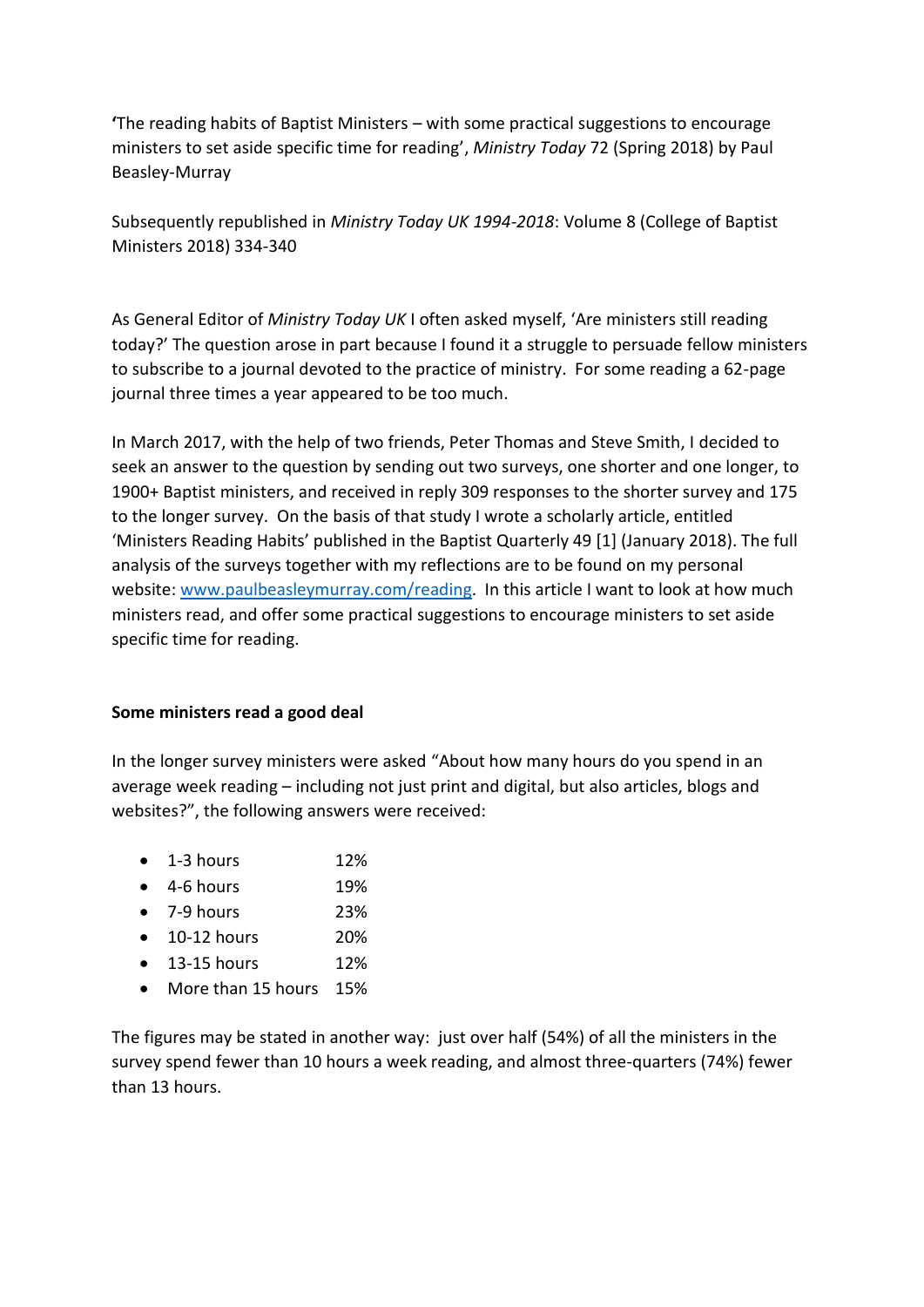## **Ministers have to balance their reading**

In the same longer survey ministers were asked: "Approximately what percentage of areas was spent in different areas of reading?"

|                                     |         |      | 0-20% 21-40% 41-60% 61-80% 81-100% |        |             |
|-------------------------------------|---------|------|------------------------------------|--------|-------------|
| Personal Bible reading              | 64% 30% |      | 3%                                 | 2%     | 1%          |
| Reading for sermon prep             | 27% 49% |      |                                    | 20% 4% | $\sim$ $ -$ |
| Other ministry-related rdng 51% 33% |         |      |                                    | 14% 2% | $\sim$ $-$  |
| General reading                     | 52%     | -39% | 7%                                 | 2%     | $\sim$ $-$  |

Here we see the importance many ministers give to sermon preparation.

## *Time and other priorities*

In the shorter survey ministers were asked: "What restricts your ministry-related reading?" A variety of reasons were given:

| Demands of ministry | 46% |
|---------------------|-----|
| Other priorities    | 25% |
| Time management     | 15% |
| Not a reader        | 2%  |
| Other               | 12% |

That almost two-thirds of ministers (71%) are restricted from ministry-related reading because of "demands of ministry" and "other priorities" is a significant finding. However, I wonder if the 15% who referred to difficulties of "time management" might have made an even more significant response. Good time management involves setting priorities, which once set give the minister the freedom to say 'no' to many of the demands made upon them. Eugene Peterson even maintained that ministers can confuse busyness for laziness: "I indolently let other people decide what I will do instead of resolutely deciding myself. I let people who do not understand the work of the pastor write the agenda for my day's work because I am too slipshod to write it myself." <sup>1</sup> Or expressed slightly differently, more ministers would have time to read if they were to distinguish between the 'important' and the 'urgent'.

The response of the 25% who cited "other priorities" for restricting their reading may also be significant - for the inference is that there are other tasks which take priority over reading and study. But is that so? Clearly if someone is dying or has just died, then a minister will want to drop everything and be there with the person. However, I would argue

<sup>1</sup> Eugene H. Peterson, 'The Unbusy Pastor', *Leadership* II (Summer 1981) 71. See also Paul Beasley-Murray *Living Out the Call* (Amazon, 2nd edition 2016), section 18, of *Book Two: Leading God's People*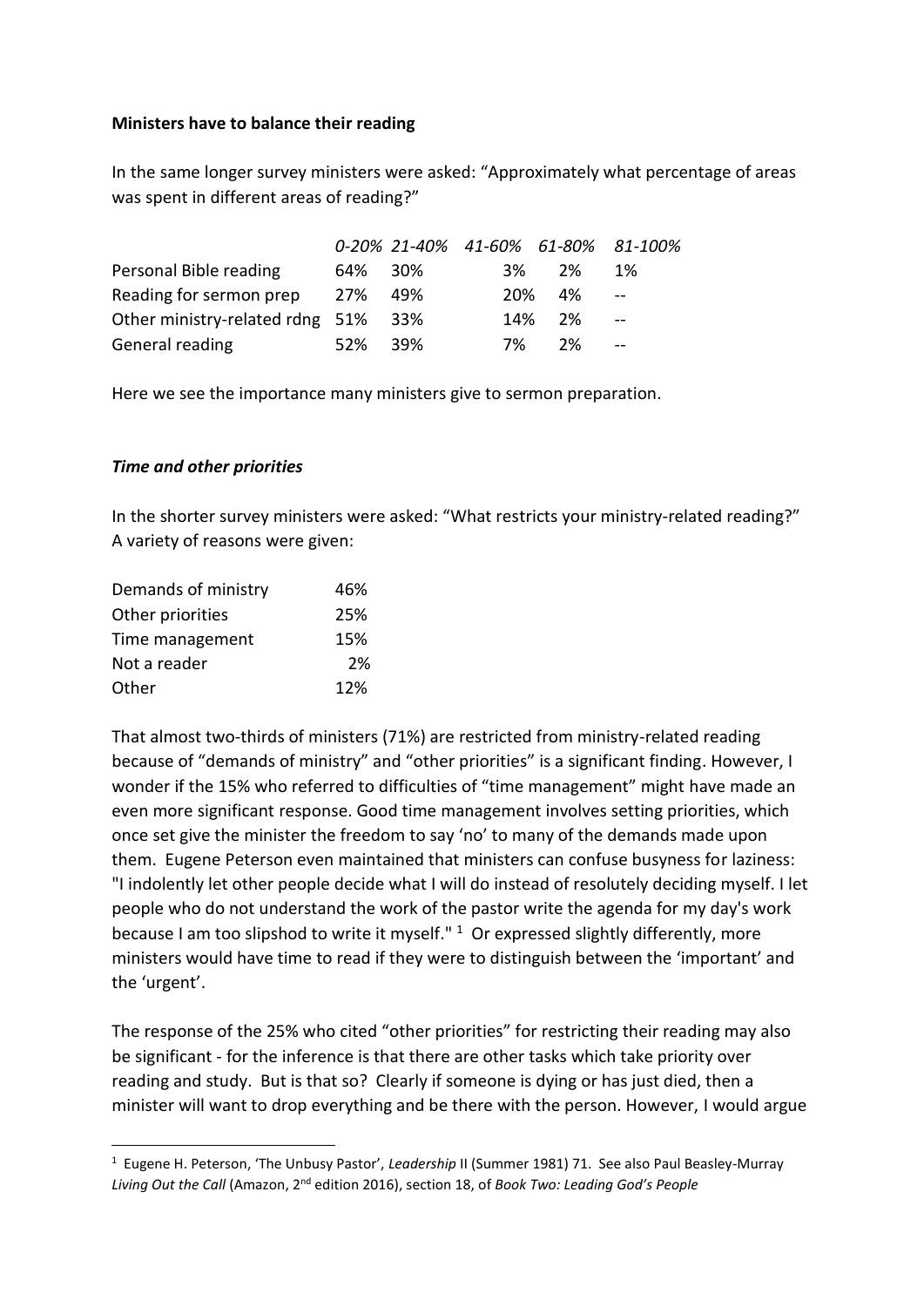that in the overall pattern of a minister's life, the spiritual discipline of reading and study is a key priority – in Gordon MacDonald's phrase, it is "building below the waterline".<sup>2</sup>

## **Many ministers do not set aside specific time in the week for reading relating to ministry**

In the same shorter survey ministers were asked terms of "How much time are you able presently to set aside for reading related to your ministry?" (i.e. not general reading such as novels or poetry]. The responses were as follows:

- None 2%
- Irregular as opportunity arises 53%
- One session about three hours 24%
- Two sessions about six hours 18%
- One day a month 5%

Here we discover that only 42% of ministers are able to devote specific time to ministryrelated reading, and that even then it is no more than 6 hours a week. I wonder, is this failure to find time to read linked with the increasing trend for ministers not to have 'studies', but to have 'offices'? This may well be related to the fact that many (most?) ministers today find they are not able to safeguard every morning for study – but feel they need to relate with people at other morning activities such as a toddler group or a church café.

### **Most ministers do not avail themselves of a reading week**

In the Baptist Union's recommended terms of settlement, in addition to five weeks of holiday, ministers are entitled to a week of study or reading. Bearing in mind that during the working year just over half of ministers are unable to set aside specific time for reading relating to study, one might think that most ministers would be keen to take advantage of the yearly reading week. However, this is not the case.

In answer to the question, "Over the last three years or so how many reading weeks (or equivalent) have you taken?", the responses of the 300 ministers replying to this question in the shorter survey were as follows:

<sup>&</sup>lt;sup>2</sup> This metaphor is taken from a reflection on the Brooklyn Bridge, which joins Manhattan to Brooklyn. "The Brooklyn Bridge remains a major transportation artery in New York City today because 135 years ago the chief engineer and his construction team did their most patient and daring work where no one could see it: on the foundations of the towers below the water-line. It is one more illustration of an ageless principle in leadership: the work done below the waterline (in a leader's soul) that determines whether he or she will stand the test of time and challenge…". See Gordon MacDonald, *Building Below the Waterline* (Hendrickson, Peabody, Massachusetts 2011) 1.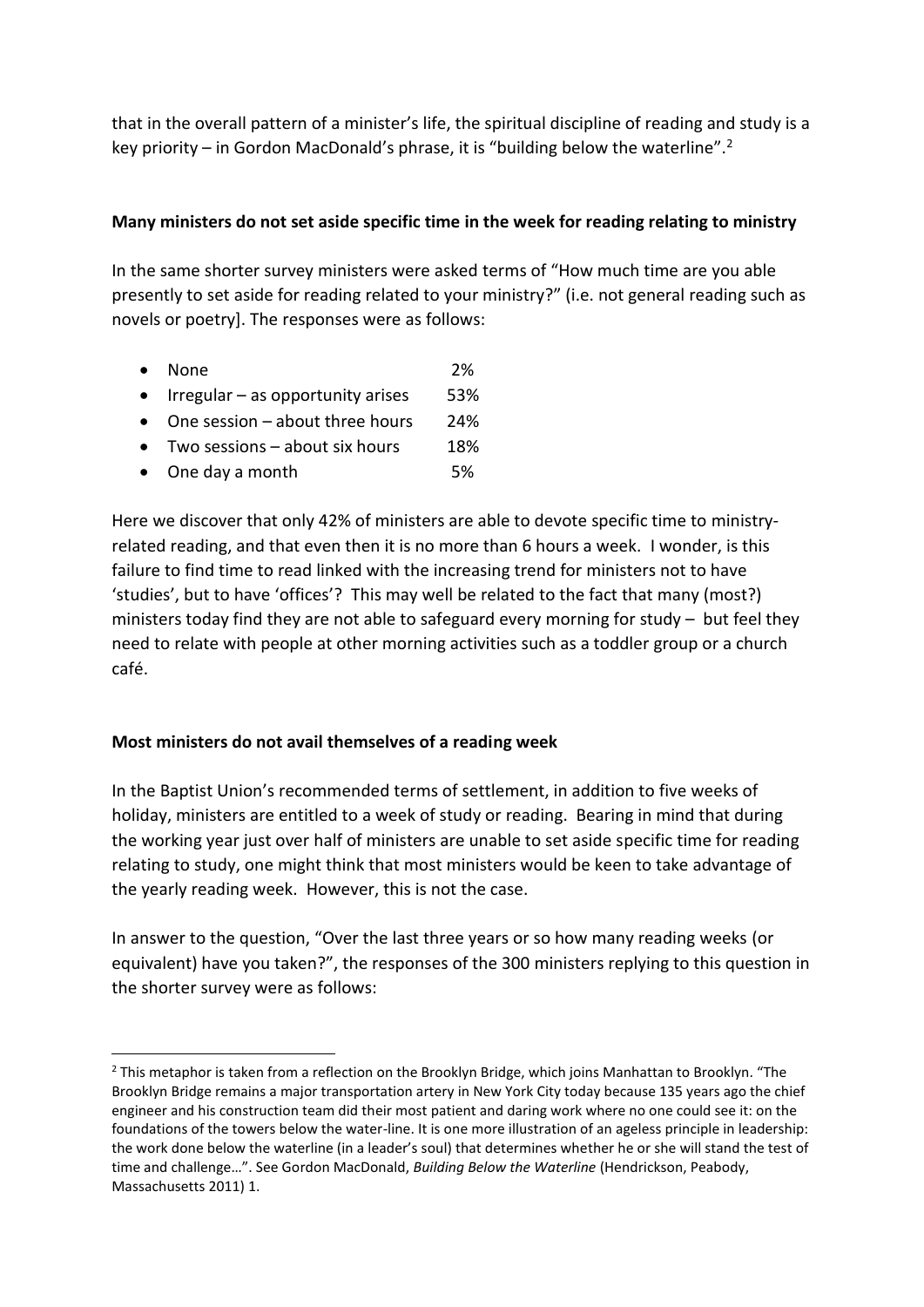| None:        | 56% |
|--------------|-----|
| One:         | 15% |
| Two:         | 10% |
| <b>Three</b> | 20% |

This decision not to take advantage of a reading week stands in contrast to one of the ordination questions asked of past generations of Baptist ministers: "Do you promise to be faithful in prayer and in the reading and study of the Holy Scriptures, and to lead a life worthy of the calling to which you have been called". <sup>3</sup> In the most recent Baptist manual, *Gathering for Worship: Patterns and Prayers for the Community of Disciples* that promise is absent in the main ordination promises, although an expanded version appears in the section entitled 'Additional Material: "Will you endeavour to lead a godly life… and will you be diligent in prayer, in reading the Scriptures and in all the studies that will deepen your faith and ministry". <sup>4</sup> If ministers do not feel it important to take an annual reading week then we might well wonder how seriously ministers feel it is to grow and develop in their thinking and understanding of their calling.

# **A practical way forward: adopt a strategy for reading**

On the whole, ministers will only find time to read, if they make time – and that takes effort. Indeed, Martyn Lloyd Jones, the former great Welsh preacher of Westminster Chapel, commented that: "one literally has to fight for one's life in this sense"- 5

According to John Stott, the former Rector of All Soul's, Langham Place, an hour a day is an "absolute minimum for time for study which even the busiest pastors should be able to manage". He went on:

"Many will achieve more. But the minimum would amount to this: e very day at least one hour; every week one morning, afternoon or evening; every month a full day; every year a week. Set out like this, it sounds very little, Indeed, it is too little. Yet everybody who tries it is surprised to discover how much reading can be done within such a disciplined framework. It tots up to nearly six hundred hours in the course of a year".<sup>6</sup>

John Piper, who for more than 30 years was the pastor of Bethlehem Baptist Church, Minnesota, suggested that if pastors could not block out an hour, then they could set aside

<sup>3</sup> Ernest A. Payne & Stephen F. Winward, *Orders and Prayers for Church Worship: A Manual for Ministers* (The Baptist Union of Great Britain & Ireland, London, 4th edition 1967) 219.

<sup>4</sup> Christopher J. Ellis and Myra Blyth, editors, *Gathering for Worship: Patterns and Prayers for the Community of Disciples* (Canterbury Press, Norwich 2005) 131.

<sup>5</sup> Martyn Lloyd Jones, Preaching and the Preachers (Hodder & Stoughton, London 1971) 67.

<sup>6</sup> John R.W. Stott, *I Believe in Preaching* (Hodder & Stoughton, London 1982) 204.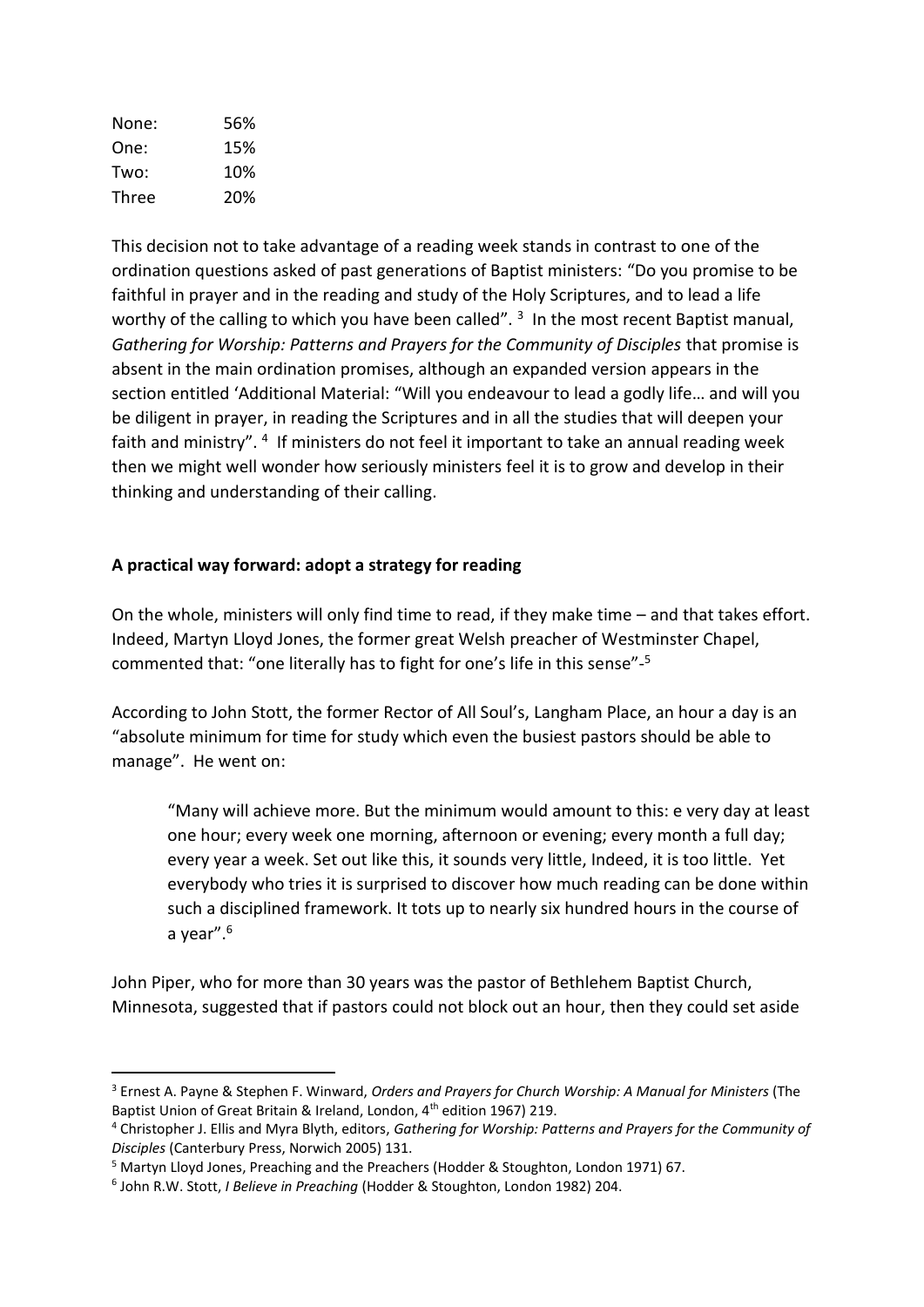20 minutes early in the morning, 20 minutes after lunch, and 20 minutes before they went to bed: "Think what you could read! Thirty-six medium-sized books!" 7

In the last 21 years of my ministry, my strategy was a mixture of Stott and Piper. Monday afternoons tended to be devoted to reading commentaries, with more time spent on Tuesday morning when I began the task of writing my sermon. Wednesdays and Thursdays I sought to read for at least an hour a day in my church office – but would often squeeze in more time at home before going out in the evening. Fridays afternoons were normally spent reviewing books for *Ministry Today UK* (a quick reader, I would manage to 'gut' around some 180 books a year in that way). The church gave me four weeks a year for 'wider ministry', some of which was always devoted to reading and study in preparation for the lectures I was to give or the books I was to write.

I always enjoyed reading *Ministry Today UK* - although not every article 'hit the spot', there never was an issue of the journal which did not stimulate. In addition to reading the *Baptist Ministers Journal* (previously *The Fraternal*). I enjoyed *Future First; Providing Facts for Forward Planning*, a newsletter edited by the indefatigable Peter Brierley.

As a long-time member of the 'Studiorum Novi Testamenti Societas' and of the Tyndale Fellowship for Biblical Research I received *New Testament Studies* and the *Tyndale Bulletin* – two worthy scholarly journals, which have limited relevance to pastoral ministry. Much more relevant are the 28-page long Grove Booklets of Cambridge – I greatly benefitted from their various series on such subjects as Evangelism, Leadership, Pastoral and Worship matters.

For life beyond the church, I take *The Times* – I read the *Daily Mail* at the dentist's, and the *Daily Mirror*, *The Sun*, and *The Star* at the car wash! For relaxation I am an avid reader of 'thrillers' – on a recent cruise we took away with us one whole suitcase packed with books!

# **Reading alone does not make for effective ministry**

To those ministers who may well feel that through this study the importance of reading has been over-emphasised, let me say that I fully recognise that there is more to effective ministry than reading. Effective ministry is determined by many factors. For instance, ministers who read for hours a week, but never get out into the wider community are unlikely to make a significant difference. Likewise ministers who never a miss a reading week, but who are not natural communicators, may not hold a congregation in the same way that that some of their more gifted peers. However, there is no doubt that ministers who read are likely to be much more effective than if they had not devoted themselves to the discipline of reading.

<sup>&</sup>lt;sup>7</sup> John Piper, Brothers, *We Are Not Professionals* (B & H Publishing Group, Nashville, Tennessee, 2<sup>nd</sup> edition 2013) 81.